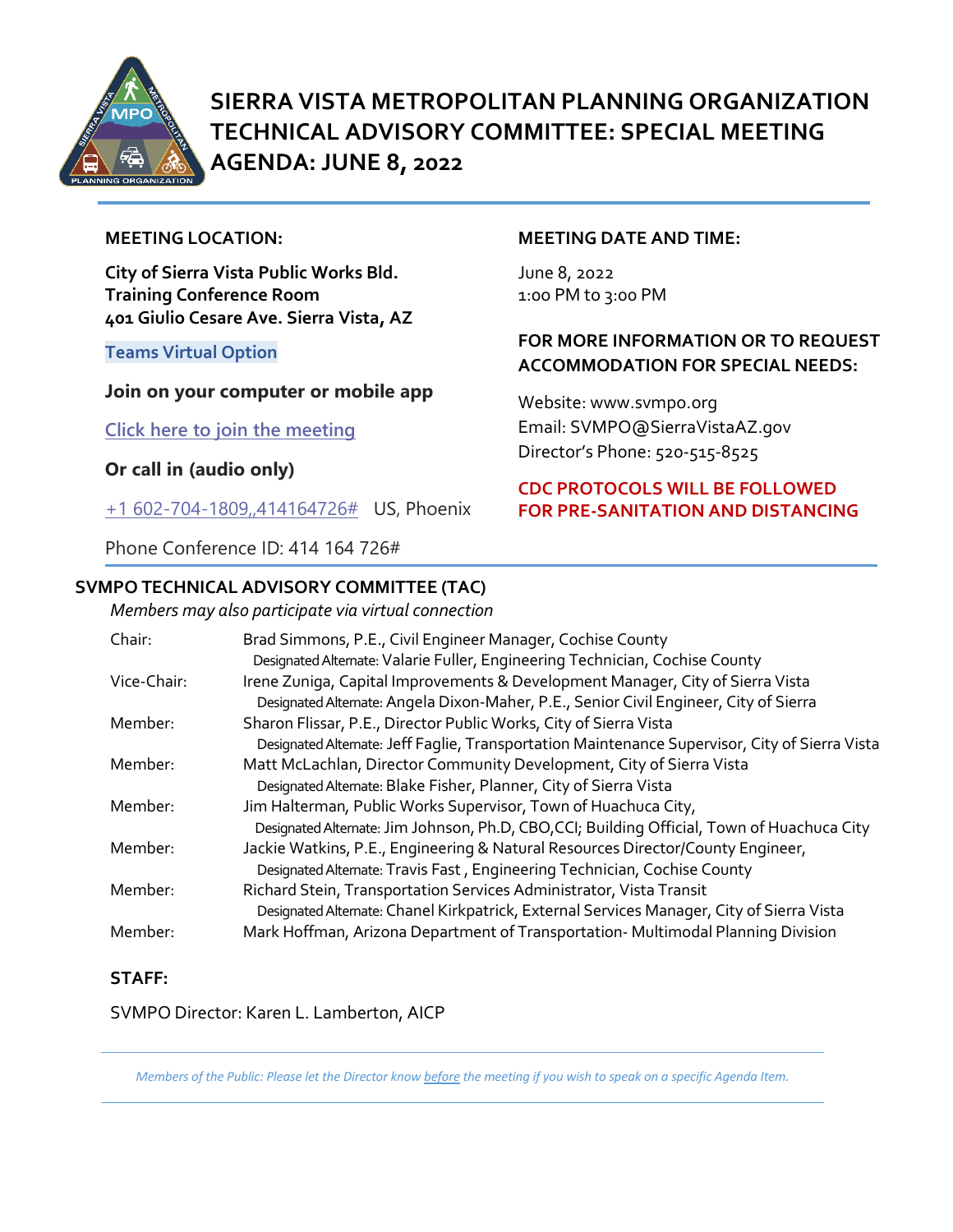# **1. CALL TO ORDER AND ROLL CALL**

# **2. ACCEPTANCE OF THE AGENDA**

# **3. CALL TO THE PUBLIC**

This is the time set aside for the public to speak to the TAC. Speakers are limited to a three-minute presentation and may also submit written comments for the Board files. The TAC may not discuss or take formal action on items that are not specifically identified on the agenda. Therefore, pursuant to A.R.S. § 38-431.01 (H) action taken as a result of public comment is limited to responding to any criticism, directing staff to review the matter, or scheduling the matter for discussion at a later date.

# **4. APPROVAL OF THE MEETING MINUTES (April 13th, 2022 & April 18, 2022)**

Action: Approval of the TAC Regular Meeting Minutes of April 13<sup>th</sup> & Approval of the TAC Special Meeting summary of April 18, 2022.

## **CONTINUING BUSINESS: PRESENTATION/DISCUSSION**

## **5. STBG FY23-FY27 LEDGER BALANCES**

The SVMPO Director will provide the TAC the current Transportation Improvement Program (TIP) ledger and note if any changes are now known by the MPO regarding future available funding. As of the date of this transmittal, Surface Transportation Block Grant (STBG) funds through Fiscal Year 2027 that are not yet programmed is estimated to be \$745,702.

This is an information item.

# **6. 2023-2027 FINAL DRAFT TIP**

**Action:** The drafted five-year Transportation Improvement Program will be presented to the TAC for review comments and potential action to forward to the Board for approval.

This is a discussion and potential action item.

# **7. TIP PROJECT PRIORITIZATION AND PENDING WORK SESSION**

The SVMPO Director will brief TAC members on the scheduled Board Work Session, set for July 6 2022, from 2:30 to about 3:30 p.m. to discuss and potentially reach a consensus on criteria for future TIP project selection. TAC members will be given an opportunity to share what criteria they feel is important for the Board to consider in regional project selection.

This is a discussion item.

# **8. FY23 DRAFT TITLE VI PLAN**

The SVMPO Director will share highlights of the drafted FY23 Title VI Plan. This annual update plan identifies those areas within the region that may require targeted or specialized (e.g. translation) outreach activities.

This is an information item and possible action item.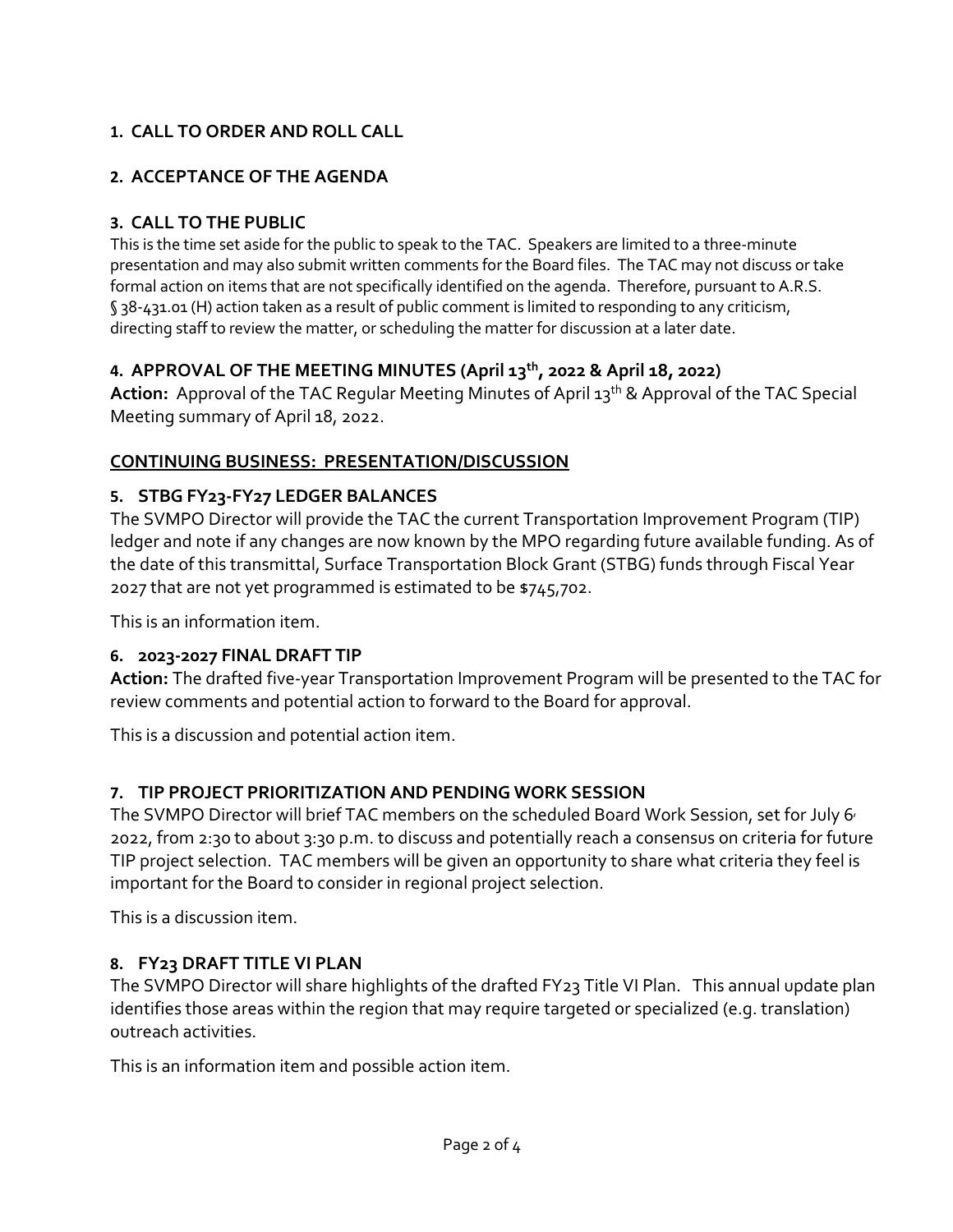# **9. FY23 PERFORMANCE MEASURES**

Annually, the region considers setting performance measures and/or adopting the measures set by ADOT. The measures are goals that the State and MPO's try to exceed or meet by selecting projects that help to address those targeted transportation issues. The SVMPO Director seeks direction from the TAC on if the State performance measures appear to be reasonable for our area.

This is a discussion and information item.

#### **10. JURISDICTION PROJECT UPDATES**

TAC Members will provide updates about their active regional and local agency projects. These include:

- City of Sierra Vista West End HURF Exchange Project
- Huachuca City Utility mapping effort (final deliverable of HC Roadway Study Project)
- Vista Transit Plans and Projects
- Joint County/City Theater Drive Project *(Joint Agency Forum held on May 13th)*
- Moson Rd. Pre-Scoping Cross-Section Lane Layout Project *(consultant selection completed)*

This is an information and possible discussion item.

#### **11. SOUTHCENTRAL DISTRICT REPORT**

ADOT and/or the SVMPO Director will report on the status of current and potential ADOT projects within the region. This item is the time for the TAC to discuss issues or raise questions related to projects under the jurisdiction of ADOT.

This is an information item and possible discussion item.

#### **12. UPCOMING SCHEDULED MEETINGS and DIRECTOR'S REPORT**

**Regional Transportation Open House: June 15th at 4:00 p.m. to 7 p.m. Sierra Vista Library** SVMPO Board Meeting: June 22<sup>nd</sup> at 2:30 to 4:30 p.m. SVMPO Board Work Session: July 6<sup>th</sup> at 2:30 to 3:30 p.m. SVMPO Board Meeting: July 6, 2022 at 3:30 p.m. to 4:30 p.m. SVMPO TAC Meeting: October 12th, 2022, at 1:00 p.m.

Conferences: AZPlanning Conference: August 24<sup>th</sup> – August 26<sup>th</sup> Scottsdale, AZ Rural Summit: September 14<sup>th</sup> – September 16<sup>th</sup> Maricopa, AZ Roads and Streets Conference – September 28<sup>th</sup> – September 30<sup>th</sup> Tucson, AZ

This is an information item.

#### **13. FUTURE AGENDA ITEMS**

The Board is holding a Work Session on **July 6th from 2:30 p.m. to about 3:30 p.m.** at the Siera Vista City Hall, City Managers Conference Room to discuss TIP project selection criteria. TAC members are encouraged to attend.

The tentatively set August 10<sup>th</sup> TAC meeting and August  $24<sup>th</sup>$  Board meeting will be cancelled. The next TAC meeting is scheduled for **October 12, 2022 at 1:00 p.m.**